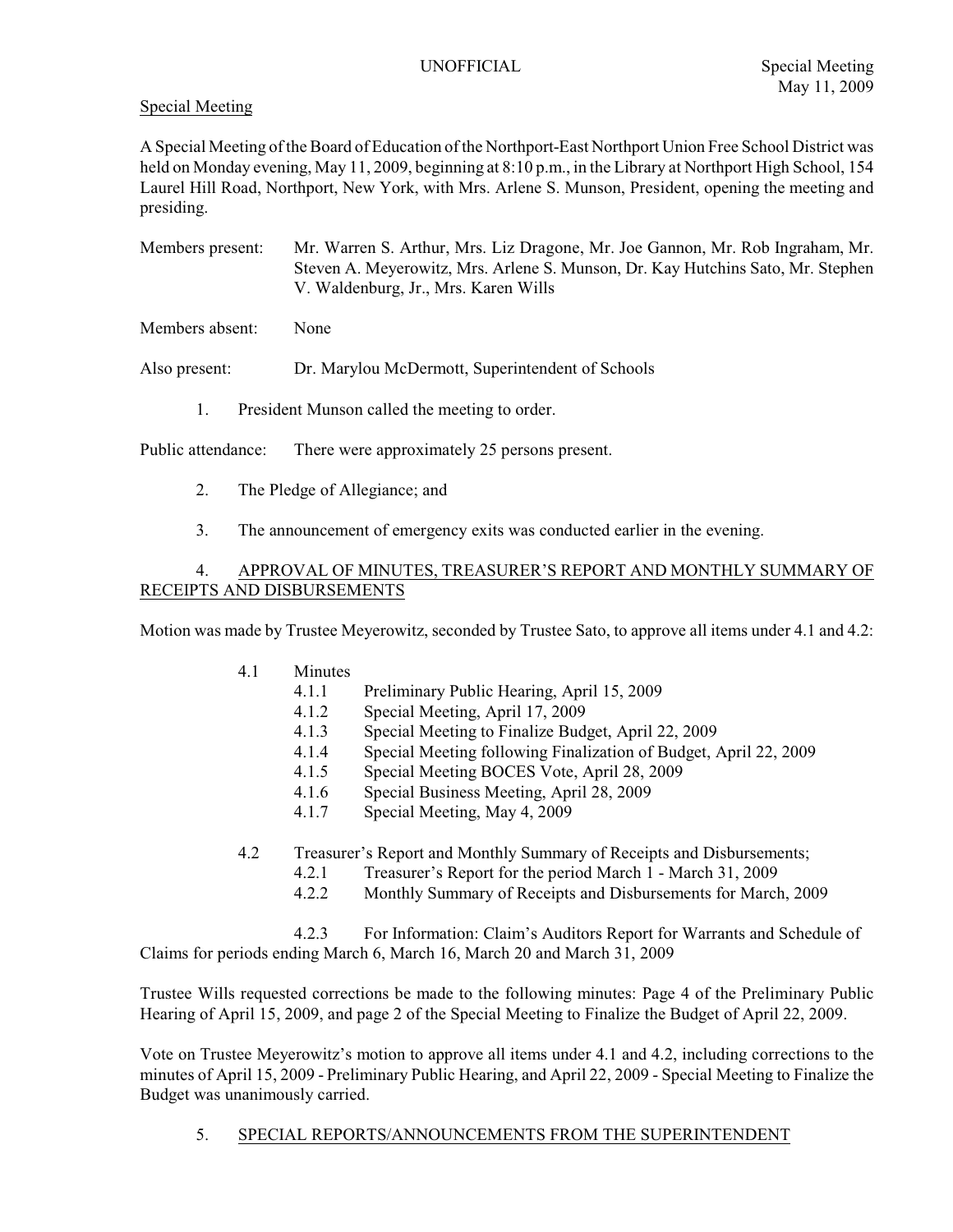5.1 The President of the Board announced the Annual District-wide Retirement Reception will be held on June 4, 2009, from 4:00 - 5:00 p.m., in the Board Conference Room at the William J. Brosnan School.

5.2 Motion was made by Trustee Meyerowitz, seconded by Trustee Sato, to approve the time and place of Board Meetings for the 2009-2010 school year.

Dr. McDermott stated that moving the Board meetings to the William J. Brosnan School will reduce the amount of high school staff time needed to setup and breakdown for the meetings and that appropriate adjustments will be made to accommodate community theater rehearsals and productions at William J. Brosnan School.

Vote on Trustee Meyerowitz's motion to approve the time and place of Board Meetings for the 2009-2010 school year was unanimously carried.

5.3 The President of the Board appointed the following members to bring voting returns to the William J. Brosnan School (Election Headquarters) on May 19, 2009: Mr. Ingraham, Fifth Avenue School, Mr. Meyerowitz, Dickinson Avenue School, and the President will report the returns from Election Headquarters.

# 6. COMMUNICATIONS

There were no letters of communication.

- 7. PUBLIC PARTICIPATION
- 8. SUPERINTENDENT'S REPORT, GENERAL

Motion was made by Trustee Meyerowitz, seconded by Trustee Sato, to approve all items under 8.1 and 8.2, including Supplemental 8.1.2 (Schedule B #9-10), and excluding severed item 8.1.1 (Schedule A);

8.1 Personnel Schedule, each dated May 11, 2009, and each attached and made part of the official minutes:

| 8.1.1 | Schedule A | $\sim$                   | Certified Staff (severed)                          |
|-------|------------|--------------------------|----------------------------------------------------|
| 8.1.2 | Schedule B | $\sim$                   | Non-Instructional Staff (including Supplemental B) |
| 8.1.3 | Schedule C | $\overline{\phantom{a}}$ | <b>Salary Transfers</b>                            |
| 8.1.4 | Schedule D | $\sim$                   | Extra Pay                                          |
| 8.1.5 | Schedule J | $\sim$                   | Committee on Special Education                     |

8.2 Receiving for a first reading the following policy:

8.2.1 Policy #9511 - *"Continuing Education and Recreation Teachers and Temporary, Substitute and Student Non-Instructional Employees"*

Vote on Trustee Meyerowitz's motion to approve all items under 8.1 and 8.2, including Supplemental 8.1.2 (Schedule B #9-10), and excluding severed item 8.1.1 (Schedule A) was unanimously carried.

Motion was made by Trustee Meyerowitz, seconded by Trustee Sato, to approve severed item 8.1.1 (Schedule A) including Supplemental 8.1.1 (#91-113).

Vote on the motion was as follows: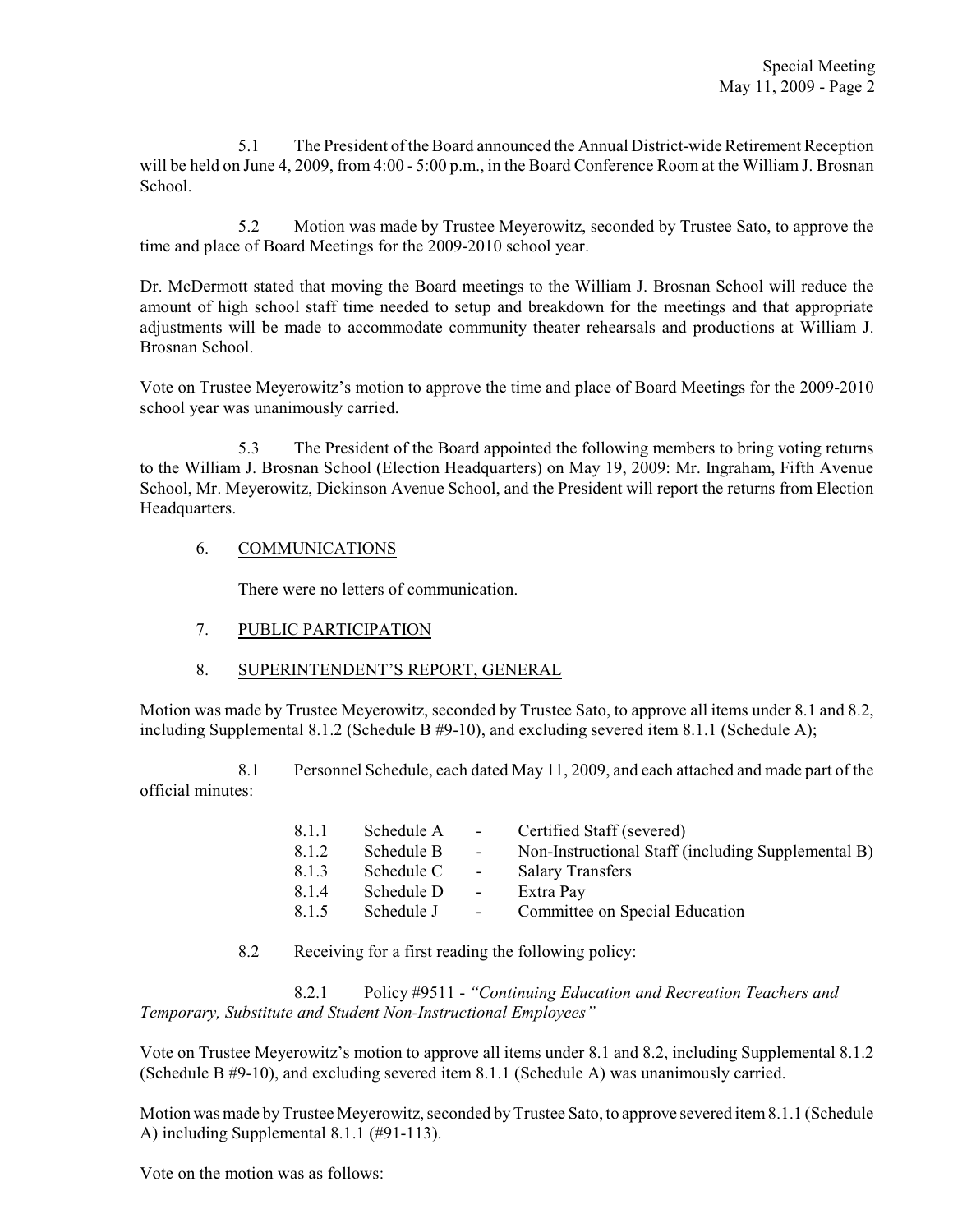YES: Mr. Arthur, Mr. Gannon, Mr. Ingraham, Mr. Meyerowitz, Mrs. Munson, Dr. Sato, Mr. Waldenburg, Mrs. Wills

ABSTAIN: Mrs. Dragone

Motion passed.

### 9. SUPERINTENDENT'S REPORT, FINANCIAL

Motion was made by Trustee Meyerowitz, seconded by Trustee Dragone, to approve all items under 9.:

9.1 Approving the attached resolution authorizing the issuance of Tax Anticipation Notes not to exceed \$47,000,000 in anticipation of the receipt of taxes to be levied for the fiscal year ending June 30, 2010.

There was a brief discussion regarding the Tax Anticipation Notes and the recent MTA payroll tax and its impact on the District.

9.2 Authorizing the Board President to sign a contract with the following district to provide Health Services for Northport-East Northport students attending school in that district during the 2008-2009 school year:

9.2.1 South Huntington Union Free School District, 92 students attending St. Anthony's High School @ \$764.83, 1 student attending St. Anthony's High School for 26 weeks at \$497.12, and 17 students attending Long Island School for the Gifted @ \$764.83, totaling \$83,863.59.

9.2.2 Smithtown Central School District, 8 students attending Harbor Country Day School, and 19 students attending Smithtown Christian School @ \$707.44, totaling \$19,100.88.

9.3 Receiving the following donations to the District:

9.3.1 Scholarship fund donations: \$100 to the Lt. Commander Christopher Tragna Memorial Scholarship from Frances & Bertram Delmage, \$200 to the Lt. Commander Christopher Tragna Memorial Scholarship from Dr. & Mrs. Gideon Burian, \$500 to the Laurene G. Quigley ESL Memorial Scholarship and \$500 to the Laurene G. Quigley Memorial Scholarship from David L. Quigley, \$4000 to the Henrietta Ackerly Memorial Scholarship from Steven Ingerman

9.3.2 Two education programs, Hooked on Phonics and Hooked on Math, donated by Mrs. Kathy Orent, to Ocean Avenue Elementary School, valued estimated to be \$600.

9.4 Authorizing the administration to apply for the following Grant:

9.4.1 Campaign for Civic Mission of Schools Program in the amount of \$3,000 to support Civic Education initiatives at Pulaski Road Elementary School, East Northport Middle School and Northport High School through Project PATCH.

Vote on Trustee Meyerowitz's motion to approve all items under 9. was unanimously carried.

#### 10. SUPERINTENDENT'S REPORT - FOR INFORMATION ONLY

- 10.1 Student Activity Account Reports for March, 2009 from:
	- 10.1.1 Northport High School
	- 10.1.2 East Northport Middle School